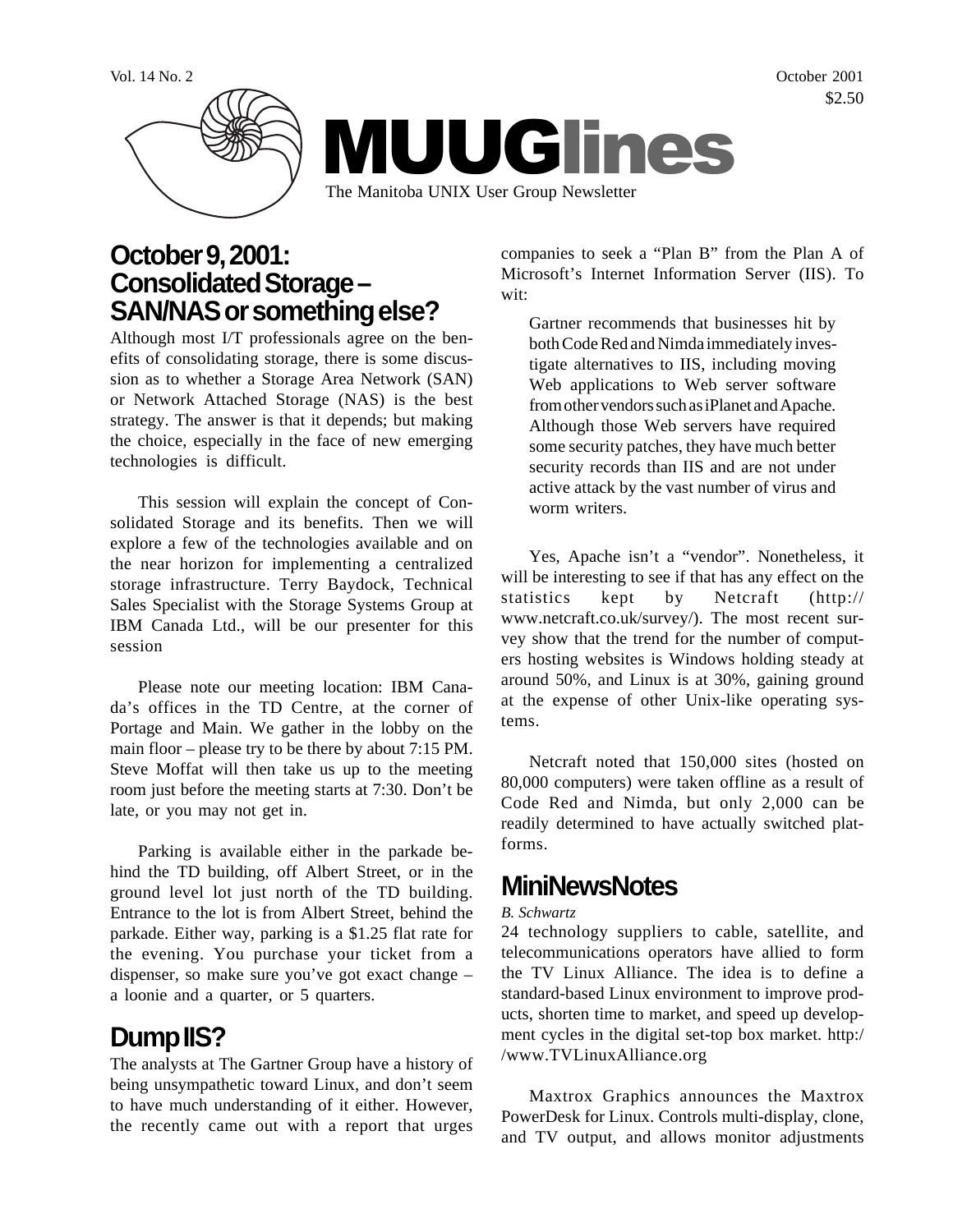such as changing resolution, pixel depth, and refresh rates. Compatible with Maxtrox G200, G400, and G450 graphics cards and can be downloaded from http://www.matrox.com/mga/support/drivers/ home.cfm

The NetLinOS initiative, created by Cyclades Corp. has launched its NetLinOS Web portal. Visitors can access a database of hardware and software components used in developing Linux-based network connectivity products. There are also "howto-build" tutorials for all products listed that have been designed and tested by the NetLinOS team. http://www.netlinos.org

SuSE has announced that its Linux OS has been validated for Oracle's Oracle9i database technology. The validation means that SuSE can now offer its e-business infrastructure to customers using the Oracle9i database. SuSE also announces the release of its OS for Intel's Itanium based systems. SuSE Linux 7.2 for Itanium is based on the 2.4.4 kernel and the package features 1,500 applications on 6 CD-Roms. http://www.suse.com/

PowerPC Set-Top Box IBM and MontaVista Software are working together to make MontaVista's Hard Hat Linux 2.0 OS available for IBM's PowerPC based single-chip Set-Top Box (STB) Controller.

#### **More Linux on z900**

IBM announced that it shipped its 1,000th IBM eServer z900 today to Boscov's, the largest familyowned department store company in the U.S.. Boscov's plans to consolidate its Windows NT server farm on a single z900 running Linux.

Boscov's, which operates 35 department stores in Pennsylvania, Delaware, New Jersey, New York and Maryland, will initially move its print and file server workloads from up to 44 servers to Linux virtual servers on the z900. The company also has plans to move its e-commerce and database applications to Linux on the mainframe and replace four Web servers with WebSphere Commerce Suite Pro Edition for Linux for z900. In addition, it will boost data storage throughput and application flexibility and scalability by connecting the z900 to the Linuxenabled IBM Enterprise Storage Server (code named "Shark").

"A mainframe running Linux is a winning solution for our business," said Harry Roberts, CIO, Boscov's Department Stores, LLC. "Over the last several years, we've added one server per month to our server farm. This meant adding a new server administrator for every 10 servers. The increasing complexity and difficulty of backing up the large and growing server farm was becoming a major concern."

"Selling the 1,000th IBM eServer z900 is a major milestone for us," said John Morris, vice president, IBM eServer zSeries. "More and more businesses are using Linux on the mainframe to help them achieve dramatic savings in space, energy and support costs. The power and reliability of the z900, the cost savings benefits of Linux and the ease of management when compared to a server farm are prompting customers like Boscov's to explore how Linux on the mainframe solves business problems with unmatched flexibility and efficiency."

Interest in Linux on the mainframe for server consolidation has helped drive three consecutive quarters of double-digit growth in IBM mainframe sales. In addition, industry analyst firm IDC recently released its 2Q 2001 worldwide server market share report, which showed that IBM gained 5.3 points of worldwide server market share, while Sun, HP and Compaq all lost share. IBM also recently launched a national television commercial to promote the advantages of Linux for server consolidation on the eServer z900 mainframe.

IT analyst firms Hurwitz Group and Matterhorn Group have concluded that the mainframe provides a cost-effective, energy-efficient alternative to the server farm for businesses. While a typical configuration of 750 Sun servers costs approximately \$620/day in electricity to run, a single z900 — running the same workload — costs only \$32/ day, a power saving ratio of nearly 20-1. The savings are even more dramatic when floor space requirements of a server farm are considered. The average server farm requires some 10,000 square feet of floor space compared with only 400 square feet for a single z900. At an average of 100 Watts per square foot, the savings can be significant. The z900 began shipping to customers around the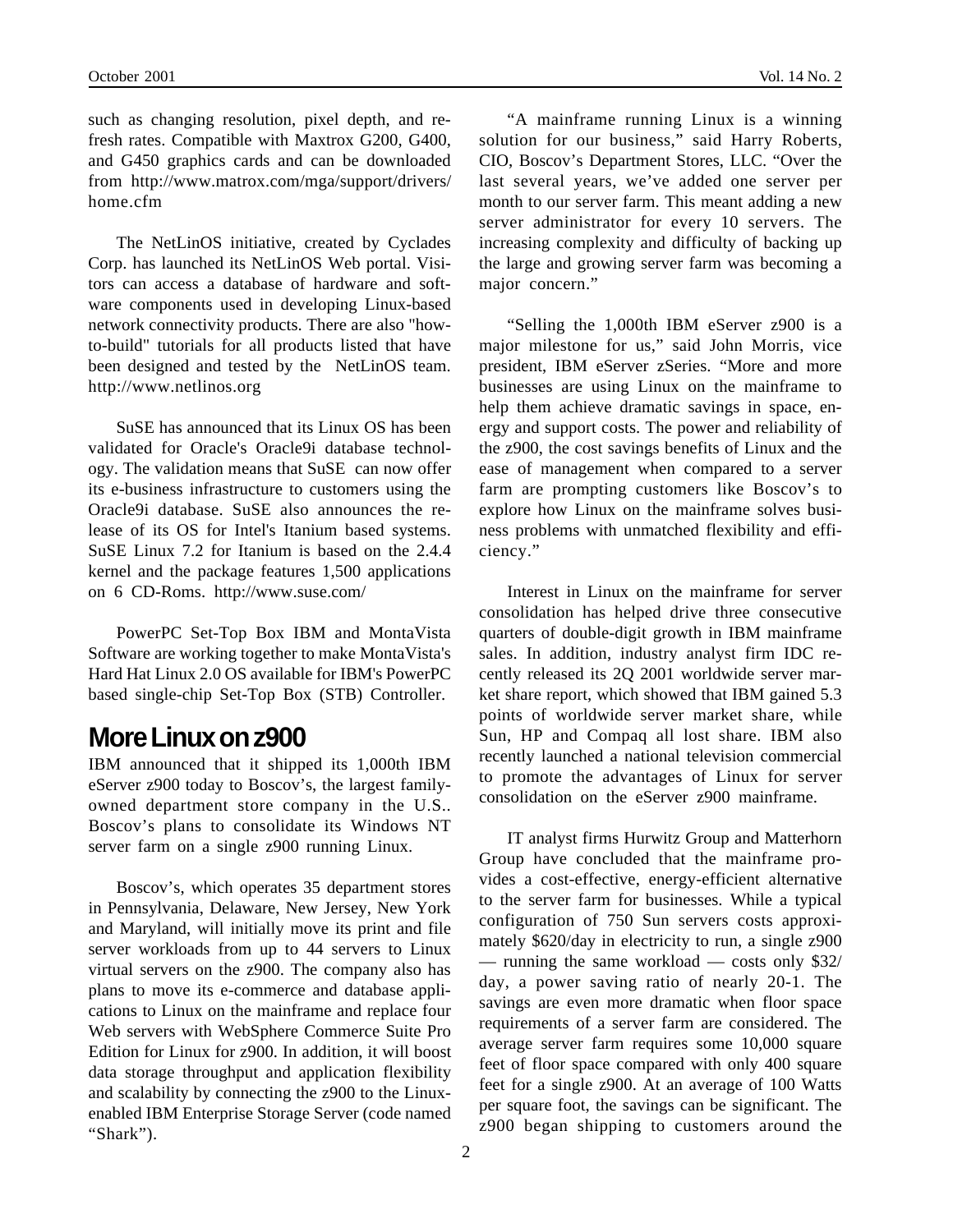world in December 2000.

#### **Good News at Red Hat?**

Red Hat Inc. said it posted a slim second-quarter loss before one-time items as the company struggled to adjust to a slowdown in technology spending. Red Hat, which declined to provide guidance in June when its first-quarter results were released, said it expects to at least break even in the third and fourth quarters.

"We are projecting modest growth in our revenues for the remainder of the fiscal year," added Chief Financial Officer Kevin Thompson in a conference call with investors. However, he said that because of the uncertain economic effects of the Sept. 11 attacks on the World Trade Center and the Pentagon, "we are not able to provide revenue guidance at this time."

Red Hat's second-quarter adjusted loss totalled \$100,000, or nil cents per share, compared with a loss of \$4 million, or 2 cents per share, in the yearearlier period. Analysts had expected the company to break even in the second quarter, according to research firm Thomson Financial/First Call. Red Hat posted its first-ever profit of \$600,000, or nil per share, in the first quarter.

Red Hat's second-quarter net loss including items was \$55.3 million, or 33 cents per share, compared with a loss of \$20 million, or 12 cents per share, in the year-ago period.

The company took a restructuring charge of \$37.2 million in the quarter as it shifted its emphasis to business clients and embedded computer systems, comprised of \$33.8 million for goodwill and amortization related to acquisitions and \$3.4 million in severance expenses.

Revenues for the second quarter fell 15 percent to \$21.1 million. Thompson cited a "softening IT spending environment" in the conference call, saying the company had several projects cancelled and delayed in the quarter.

#### **Site of the Month**

but we thought this should get mention. Do you 3 This is not a traditional news item in this newsletter,

work in a business that might be able to take advantage of Linux? IBM says Linux is "Ready for Business". Do check out their website: http://www-4.ibm.com/software/is/mp/linux/software/.

## **The Root of All Evil**

The third compilation of the online hit comic, User Friendly, takes readers back to Columbia Internet for the continuing story of the "friendliest, hardestworking and most neurotic little Internet Service Provider in the world".

In "The Root of All Evil" (O'Reilly, US \$12.95), author J.D. "Illiad" Frazer probes the worldviews of sales staff, execs, and caffeine-fuelled techies whose universe includes the Dust Puppy—offspring of a combination of dust, lint, and quantum events inside a network server—and Erwin, the Artificial Intelligence.

Considered one of the most off-beat, original and funny comic strips to come along in years, User Friendly has captured the attention of the worldwide audience of IT professionals and computer hobbyists alike. Proving that humor is often most successful when it approaches its subject matter with unflinching honesty, Frazer has managed to poke fun at the world of hard-core geeks and their issues, drawing a massive following of readers who call themselves "UFies."

Frazer claims "The Root of All Evil," was published "for the same reason that I publish the comic strip on a daily basis—to share the pain and anguish experienced in the IT world." Whether or not this is true, UFies regularly laugh at themselves through the antics of Greg, Jeff, Miranda, and the other members of Columbia Internet"

It's unverified," Frazer adds, "but I hear that the number of user-homicides committed by frustrated IT people drop dramatically after they've had their morning UF fix." The cast of "The Root of All Evil" is Quake-obsessed techies, self-absorbed sales staff, well-meaning execs, and assorted almost-humans. The background: too little office space, warring operating systems, and eternally clueless customers. In this third collection of comics, geeks go camping, Mike finds a new use for silly putty, and Stef decides to beef up his Quake skills with the